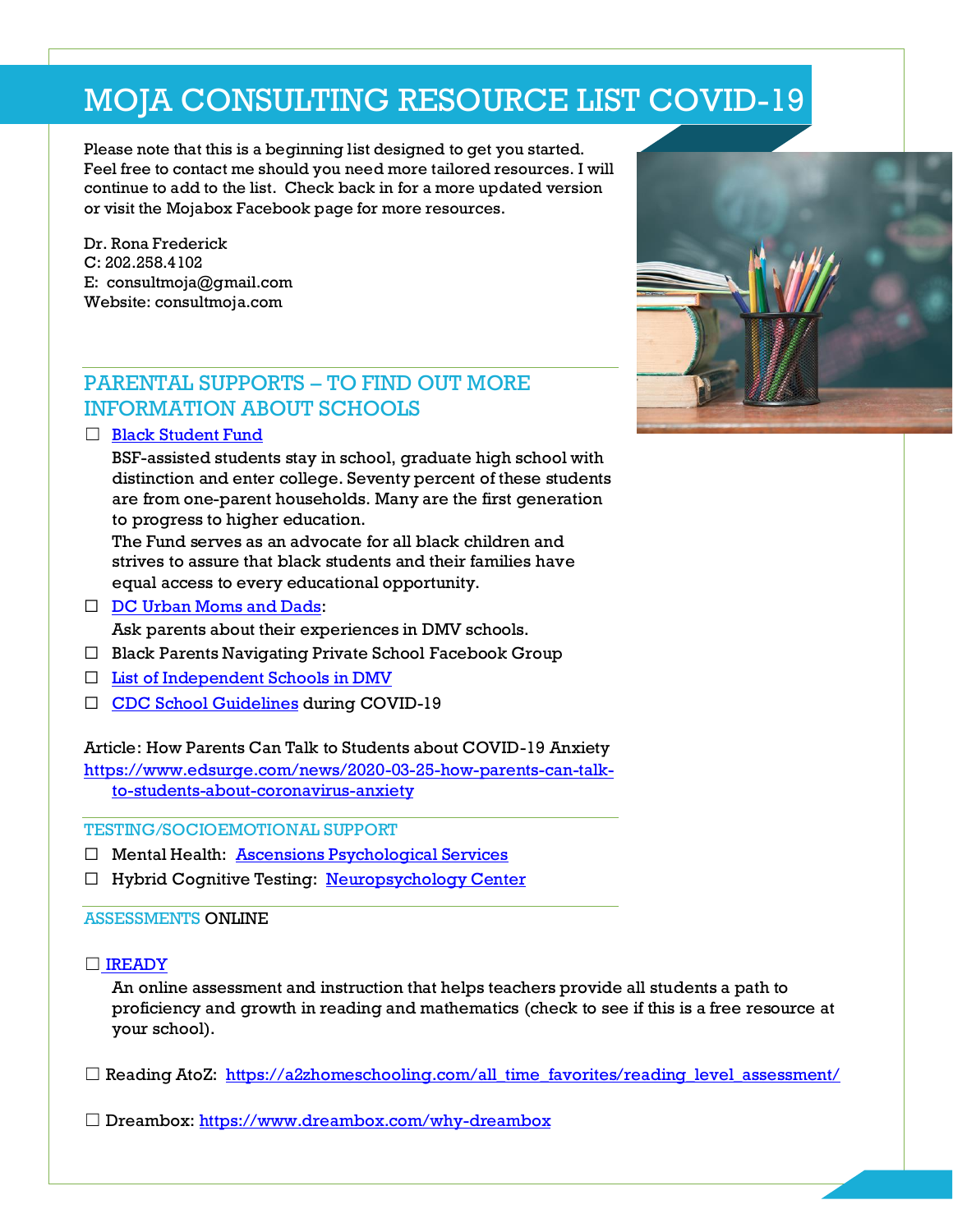Predictive Insights for K-5 is a new innovative reporting tool that can predict future proficiency for year-end state math assessments throughout the school year.

#### **Homeschooling Listservs and Collectives**

#### □ [Sankofa Homeschooling Collective](https://www.sankofahomeschool.org/)

The Sankofa Homeschool Community is an intentional community for African, African-American and homeschoolers of color. Our mission is to create a community from which family and educational relationships will be built and resources will be shared.

☐ Aya Educational Insitute – [African Centered Online Classes:](https://www.facebook.com/theayaway/about/?ref=page_internal)<http://ayaeducation.blogspot.com/> Atlanta homeschooling collective for Middle and High school with online classes.

#### □ [Liberated Minds Expo](https://liberatedmindsexpo.com/) Conference June 26-28

Liberated Minds would like to personally invite you to be a part of this 3-day historic event of unified greatness with Black families, homeschoolers, parents, educators, and children from across the country and throughout the Afrikan diaspora. We are excited to connect with families who are actively seeking to learn, share, and collectively engage in an authentic community with the common goal of creating a reality where every Black child has the opportunity to experience the quality of education they deserve. An education that affirms a positive selfidentity, challenges socio-political belief systems, promotes deep learning and generates innovative pathways to intergenerational wealth in every area of life.

 $\Box$  [Chance Academy-](http://chanceacademy.org/)Homeschool Collective in DC with a social justice focus

#### **Online Schools**

- ☐ Free DC On-line School: [Friendship K12](https://fpcso.k12.com/news/welcome-friendship-public-charter-school-online.html)
- ☐ K12 [Online School](https://www.k12.com/)
- □ [Connections Online Academy](https://learn.pearsononlineacademy.com/us/?ao=2&utm_source=google&utm_medium=cpc&utm_network=g&utm_campaign=Brand+CAP+US+PRI+ENG+SPART+EXACT&utm_term=connections%20academy&utm_matchtype=e&utm_device=c&utm_creative=437355982517&utm_adposition=&utm_content=%7badgroup%7d&leadsource=iNaCA_PPC&gclid=CjwKCAjwiMj2BRBFEiwAYfTbCqMHnjYsp8_PoBsnu-_JoNB1Hrb88jOiADCjlltZjDo_Lmh52-hAKBoCnlgQAvD_BwE&gclsrc=aw.ds) Online School

#### **Academic Support**

- $\Box$  Academic Support in Multiple Areas K-12: Time 4 [Learning Online Education](https://www.time4learning.com/?msclkid=761588473a4312aadf98d69543e1de4a&utm_source=bing&utm_medium=cpc&utm_campaign=T4L_Brand&utm_term=time%20for%20learning&utm_content=time%20for%20learning) Time4Learning's automated system saves you time because it teaches, grades, and reports for you
- $\Box$  Writing Support[: Writing on the Walls](https://www.writingonthewallsworkshop.com/) Online Reading and Writing course

#### **Tutorials: All Subjects**

☐ [Kahn Academy](https://www.khanacademy.org/)

Free personalized tutorials created by experts. Covers math K-12 through early college, grammar, science, history, AP®, SAT®, and more. It's all free for learners and teachers.

#### □ Flocabulary: <https://www.flocabulary.com/>

Hip-hop videos and creativity tools give teachers new ways to captivate students while engaging them in academically rigorous content.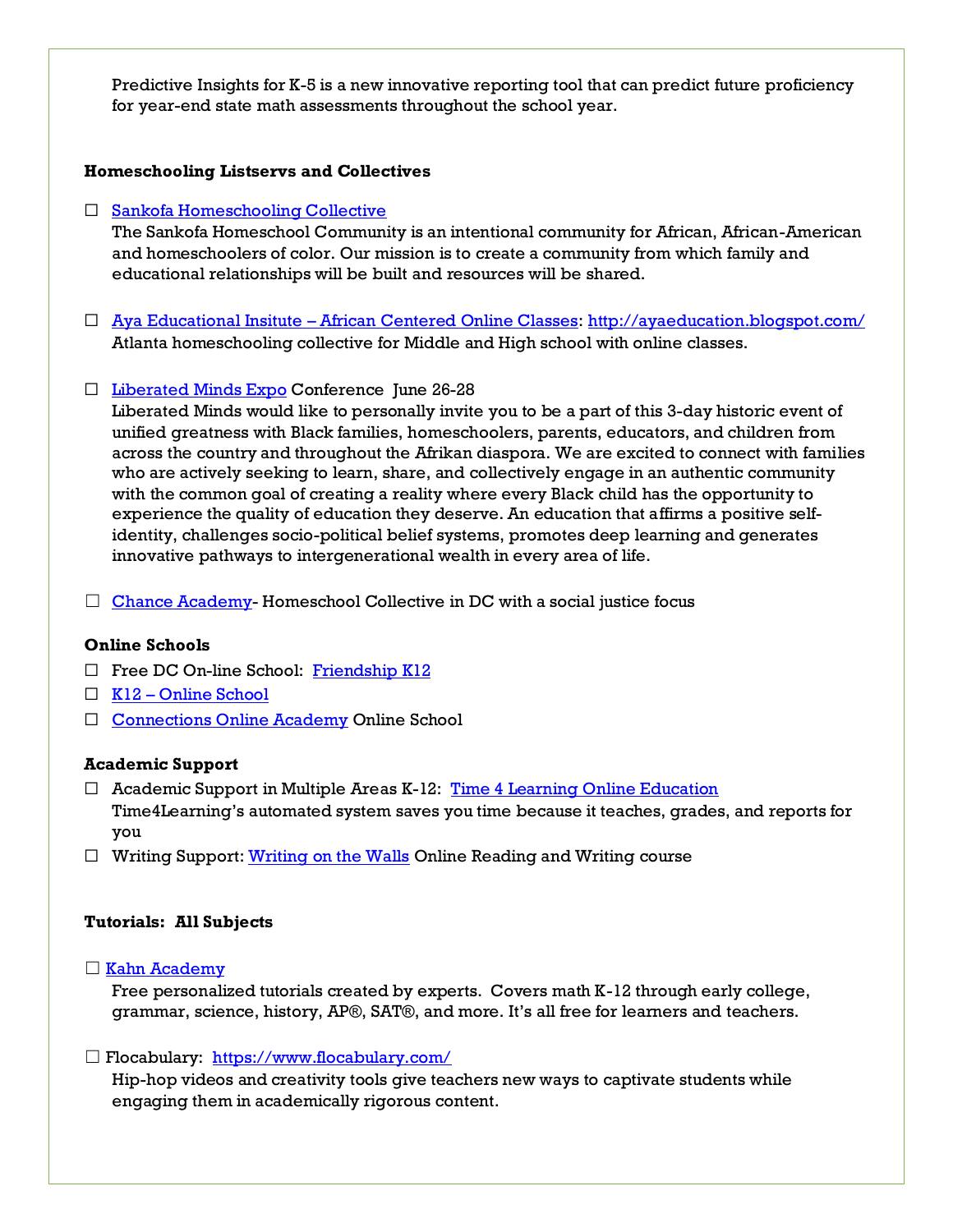#### **Grades 1-3**

□ Starfall: <https://www.starfall.com/h/>

☐ Brain Pop Jr

BrainPOP Jr. is BrainPOP's K-3 resource, offering age-appropriate animated movies, interactive quizzes, learning games, and a breadth of other educational activities. Designed to cultivate critical thinking skills and encourage children to ask questions, it covers topics within Science, Social Studies, Reading & Writing, Health, Math, and Arts & Technology.

#### **Grades 1-8**

☐ Math Traine[r https://www.mathsisfun.com/index.htm](https://www.mathsisfun.com/index.htm)

#### BrainPop:<https://www.brainpop.com/>

BrainPOP is here to help you and your curious learners stay informed and on-track with free access during school closures. Includes pacing guides and lesson plans.

ABC Mouse: Full online curriculum 2-8

#### AAA Math: [www.AAAmath.com](http://www.aaamath.com/)

AAA Math features a comprehensive set of thousands of interactive arithmetic lessons. There is no cost or registration required to practice your math on the AAAMath.com web site. Unlimited practice is available on each topic which allows thorough mastery of the concepts.

#### Web Math Minute:<https://webmathminute.com/>

It's a sheet of paper with 50 math questions. The goal is to see how many answers a student can calculate in one minute.

English Language Support Epic: https://www.getepic.com Books and Learning Videos: Ages 12 and under

#### Spelling Training

[https://www.spellingtraining.com/index.html?&nbaev&jesyqbev&szvmytwzja&kevlzuc&hqbwe](https://www.spellingtraining.com/index.html?&nbaev&jesyqbev&szvmytwzja&kevlzuc&hqbwedlziy&vrqyow&vlqtlyac&nzibetd&zshqyvvziy&tvvteml&tntjwbj&izmmtzj&dbjiyql) [dlziy&vrqyow&vlqtlyac&nzibetd&zshqyvvziy&tvvteml&tntjwbj&izmmtzj&dbjiyql](https://www.spellingtraining.com/index.html?&nbaev&jesyqbev&szvmytwzja&kevlzuc&hqbwedlziy&vrqyow&vlqtlyac&nzibetd&zshqyvvziy&tvvteml&tntjwbj&izmmtzj&dbjiyql)

This website offers easy interactive spelling practice for kids in early elementary years (grades 1, 2, 3 and 4). Just type, listen and learn English - learning spelling can be as simple as that!

Selected Resources to support Academic Understanding

Ted Ed Talks: [https://ed.ted.com/lessons?content\\_type=animations&direction=desc&sort=publish](https://ed.ted.com/lessons?content_type=animations&direction=desc&sort=publish-date)[date](https://ed.ted.com/lessons?content_type=animations&direction=desc&sort=publish-date)

#### Technology

- ☆ [Tynker](https://www.tynker.com/)
- ☆ [Beginner's Coding Guide](https://www.attinternetservice.com/resources/coding-guide/)
- ☆ [Programming Basics](http://www.programmingbasics.org/en/)
- ☆ [KidsRuby](http://kidsruby.com/)
- ☆ [Scratch](https://scratch.mit.edu/)
- ☆ [W3schools](https://www.w3schools.com/js/)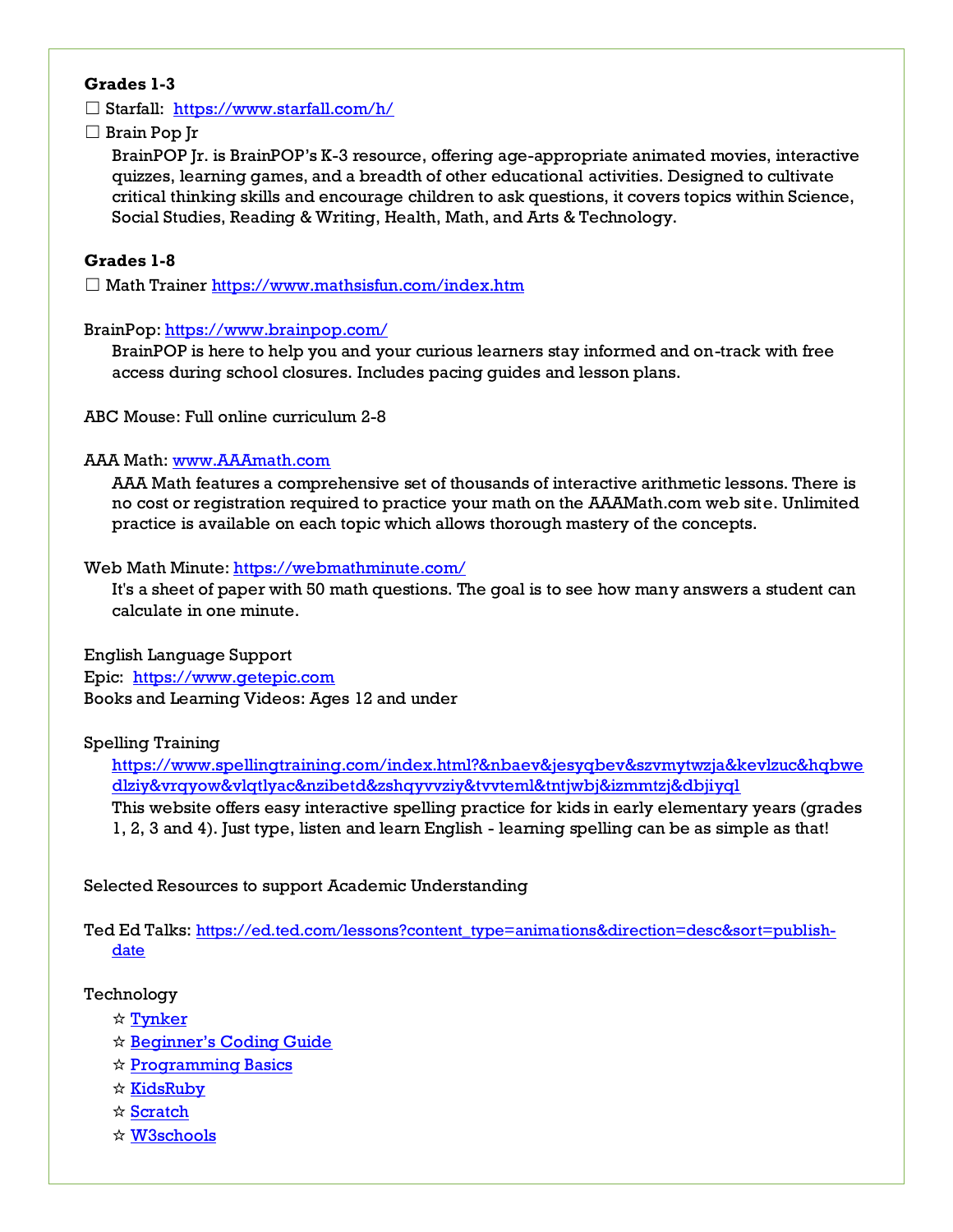#### **Science**

- ☆ [Mystery Science](https://mysteryscience.com/)
- ☆ [Crash Course Kids](https://www.youtube.com/user/crashcoursekids)
- ☆ [Explore the Universe with NASA](https://www.nasa.gov/)
- ☆ [How Stuff Works](https://www.howstuffworks.com/)
- ☆ [Science Snacks with the Exploratorium](https://www.exploratorium.edu/snacks?mc_cid=4c1918c2a4&mc_eid=ab75d369b9)
- ☆ [Do Science Now with Lawrence Hall of Science](https://www.lawrencehallofscience.org/do_science_now)
- ☆ [Nine Planets](https://nineplanets.org/)
- ☆ [Science plans with California Academy of Science](https://www.calacademy.org/educators/lesson-plans)
- ☆ [Science Experiments with CuriOdyssey](https://curiodyssey.org/activities/science-experiments-for-kids)
- ☆ [The Old Farmers Almanac](https://www.almanac.com/kids)

#### **Online Games**

.

#### Prodigy: [Prodigy](https://www.prodigygame.com/)

Prodigy's math questions are based on the curriculum your child is being taught in school. All of the content is organized by grade level and meets curriculum standards.

#### Free Rice: <https://beta.freerice.com/categories>

For each answer you get right, our sponsors send the cash equivalent of 10 grains of rice to the World Food Programme, who use it to save and change lives.

Common Core Jeopardy: https://jeopardylabs.com/

Create your own Jeopardy Style Game[: https://www.playfactile.com/](https://www.playfactile.com/)

ICIVICS online:<https://www.icivics.org/games/court-quest>

### **Extras for Younger Learners!**

India Arie ABC's! My daughter's favorite when she was 3! <https://www.youtube.com/watch?v=ML8IL77gQ3k>

Digital resources from across the Smithsonian's museums, research centers, libraries, archives and more.

<https://learninglab.si.edu/distancelearning>

Kennedy Center Resident Artis Mo Willems at home. Lunch doodles with Mo daily! <https://www.kennedy-center.org/mowillems>

Weekly cool maker activities that can be done at home. <https://kid-museum.org/make-it/>

"Grown up and Me" digital art classes **[https://madmimi.com/p/a479701?pact=268802-157652952-9796515162](https://madmimi.com/p/a479701?pact=268802-157652952-9796515162-d8ea074f75b2f43175bf2c253dbf4a49df898c2a) [d8ea074f75b2f43175bf2c253dbf4a49df898c2a](https://madmimi.com/p/a479701?pact=268802-157652952-9796515162-d8ea074f75b2f43175bf2c253dbf4a49df898c2a)**